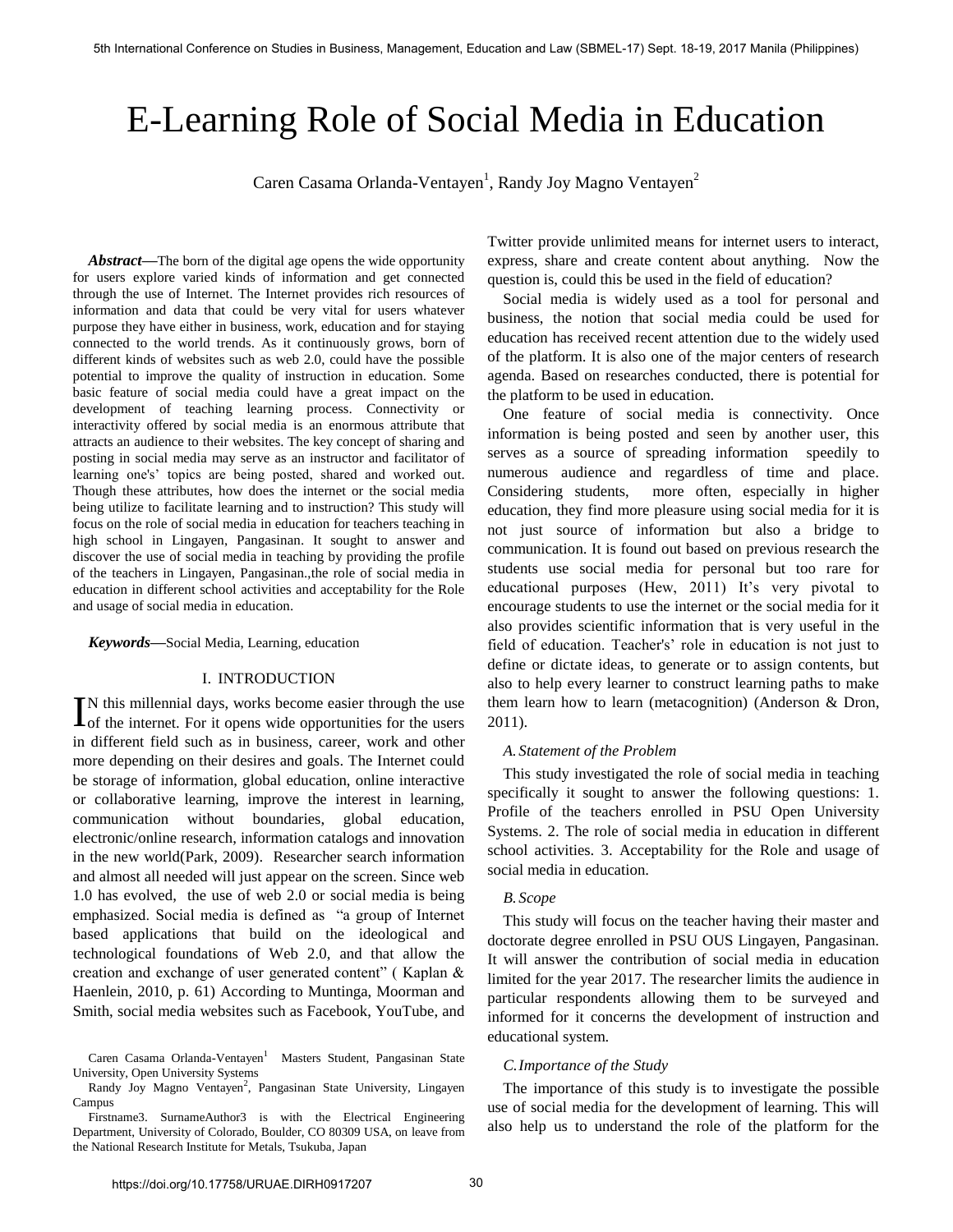motivation of learning for students. Some teachers myth not yet injecting or integrating social media in education.

Whatever this research's outcomes, this can help to the development of teaching learning process. It can also contribute to the preparation of learning materials to be used in instruction to make learning be more creative and most of all students will learn and practice collaboration to make new ideas. It could also motivate teachers and make an interconnected connection to students whenever wherever and ever circumstances they have.

## II.REVIEW OF RELATED STUDY

There are several studies conducted that explored the learning and teaching the role of social media. One is the qualitative research study of Joanne Gikas and Michael M. Grant (2011) entitled "Mobile computing devices in higher education: Student perspectives on learning with cell phones, smartphones & social media". They explored the teaching and learning when mobile computing devices, such as cellphones and smartphones, were implemented in higher education. They presented a portion of the findings on the perception of students using mobile computing devices and what could be the role of social media in education.

 Other research conducted by Nazan Dogruer, Ramadan Eyyamb and Ipek Menevisab in titled "The use of the internet for educational purposes". They focused on the use of internet in primary education. The speedily spreading of information through social medias could be very useful education. Rich source of information could be accessed on the internet may contribute a great factor to primary education.

 In connection with Nazan Dogruer, Ramadan Eyyamb and Ipek Menevisab research, Park, H. W. (2009) investigated the role of the internet to college students in Korea. The conducted open ended survey online to some Korean university students. He used the word-frequency analysis and semantic mapping to monitor the use of the internet by the college students. Anticipated results would empower educators and policymakers to design and to plan e-learning programs for college students. If e-learning program is implemented in the Philippines, it would help students to catch up with previous topics. These researchers could have a great support to our community education.

KK Esteves (2012) with the research title: Exploring Facebook to Enhance Learning and Student Engagement: A Case from the University of Philippines (UP) Open University. Researcher's study tends to study the potential of Facebook in education since the Philippine users are one of the most active users of Facebook. The study indicates how the distinctive components and functionalities of Facebook, for example, the wall, like, poke and the feature to share will reach media easily resulting in engagement of students to online learning. "Student engagement improved as evidenced by volunteered postings and continuous discussions and sharing even without being required by the professor". The study's most significant finding is Facebook's feature could be very useful for teaching

practical skills posted online could efforts reach a vast number of users. These video tutorials posted online could be very vital to learning.

## III. RESEARCH METHODOLOGY

 In this study, the researcher adopted the quantitative method of research. The use of a survey as a method of data collection has gained popularity over the years because of a great deal of valuable information on what people think about certain issues, products, policies, or events. This technique was used in the data collection in the present study. In addition, it is more common to use questionnaires because it yields information that is more systematic from all participants.

#### *A. Sources of Data*

The students of Pangasinan State University, Open University Systems for the SY 2016-2017 will be the sources of data for this study. Pangasinan State University, Open University System is one component of PSU that is offering Masters and Doctorate catering Pangasinan.

## *B.Data Processing*

In conducting this study, a survey questionnaire was used. All students from Master of Arts in Education and Doctor of Education in the said school was invited to participate in the survey.

Participants were requested to be requested to complete the survey within 1 day period from the date of the issuance, the researcher used survey questionnaire as a tool for data gathering from the respondents. A set of instruments was prepared for the respondents.

 This questionnaire is consists of three parts. The first part was demographics of the respondents, which the researcher will get to know the respondents. The second part is the perception of respondents in the use of social media in education particularly the academic use and non-academic use. While the third part of the survey is about the usage and acceptability of social media.

The survey questionnaire was float during the class of the doctoral students and master students. While Google forms were used to in floating questionnaire remotely. The gathered data was analyzed using the analytical software SPPS which automatically creates a graphical representation of the results.

## IV. RESULTS

## *A.Profile of the Respondents*

There are 55 invited respondents to participate while only 45 participated in conducting the survey. The respondents were dominated by 62.2% Female while 37.8% are male. The majority of the respondents with 68.9% are an education major, while others who are teaching in Senior High School possess other majors such as business, fisheries, math, social studies and others. Most of the respondents are government employees

For the level of teaching, 44.4% of the respondents are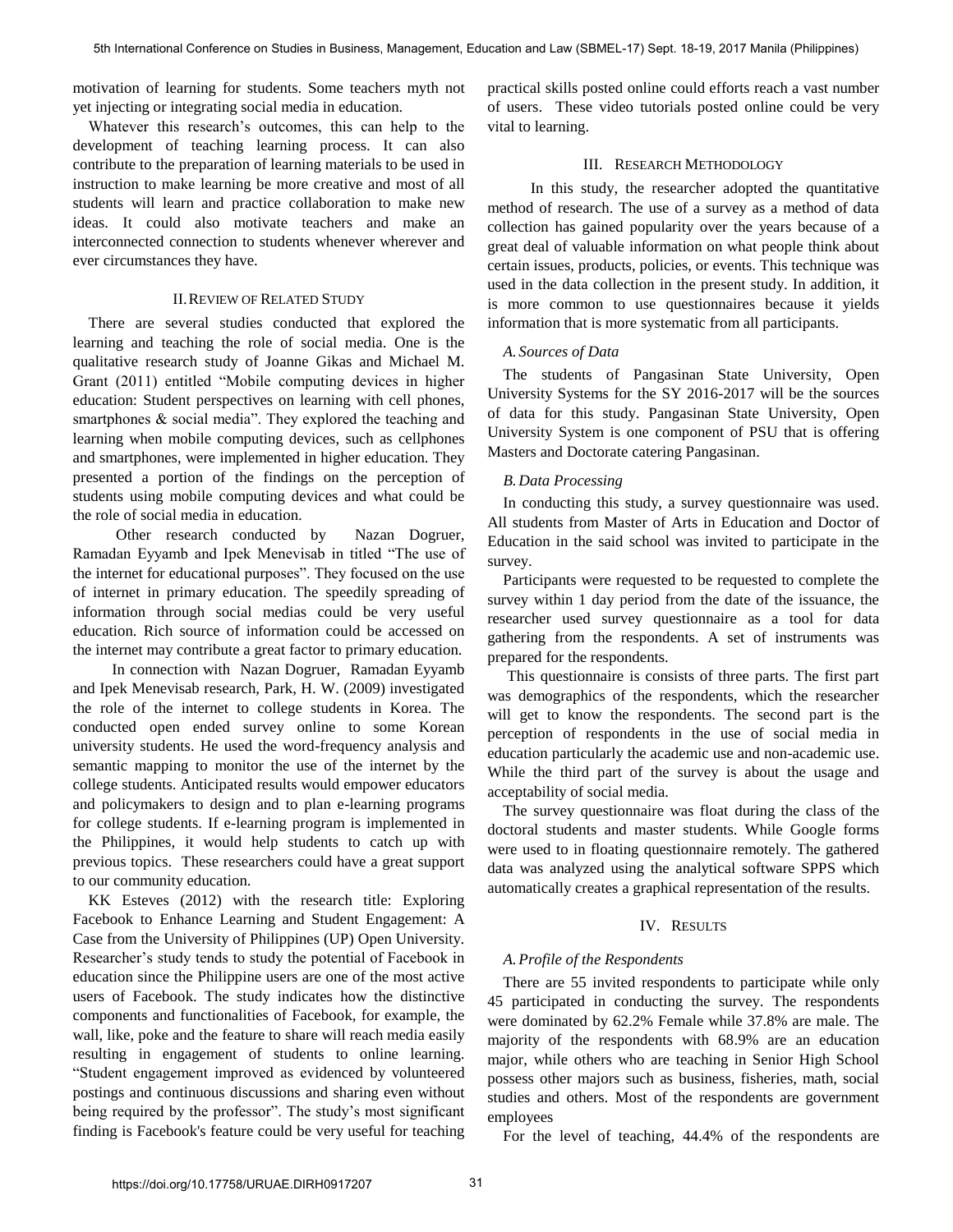teaching High School/ Senior High school, 35.6% teaching elementary and 20% who are in tertiary or college level. For their respective work location, most of the respondents are from Dagupan having 20%, next is 15.6% from Binmaley, 11.1% are from Lingayen and the rest are from different municipalities of the province of Pangasinan.

## *B.Perception of Teachers in the Usefulness of Social Media Classroom*

The result is divided into two perceptions; the first one is the perception of teachers in the usefulness of social media in academic usage. While the second one is the usefulness of social media in non-academic usage.

In the Figures 1 and 2 present that the use of social media in education is useful having 20.25 average, 15.12 for extremely useful, 7.5 for neutral. The majority of the respondents agreed that social media is useful in academic related activities. In the said figures, social media is much useful in an individual project, followed by assignment, collaborative learning, and discussion.





For the perception of teachers in the use of social media for non-academic related activities. The majority agreed that social media is extremely useful in announcement and posting of the result.



Fig.3. Non-Academic use of Social Media

#### *C.Usage and Acceptability.*

All of the respondents are having their Facebook account garnering 100%, 2nd is google+ having 68.9% and 62.2% for Youtube. Facebook is most often used social media among the respondents.

77.8% of respondents have been using their social media account for more than five years, 13.3 percent for less than 3 to 5 years, 4.4% for less than 1 to 3 years and less than a year. 35.6% of the respondents using their accounts for 1 to 3 hours, 24.4% of respondents using their social media accounts for 3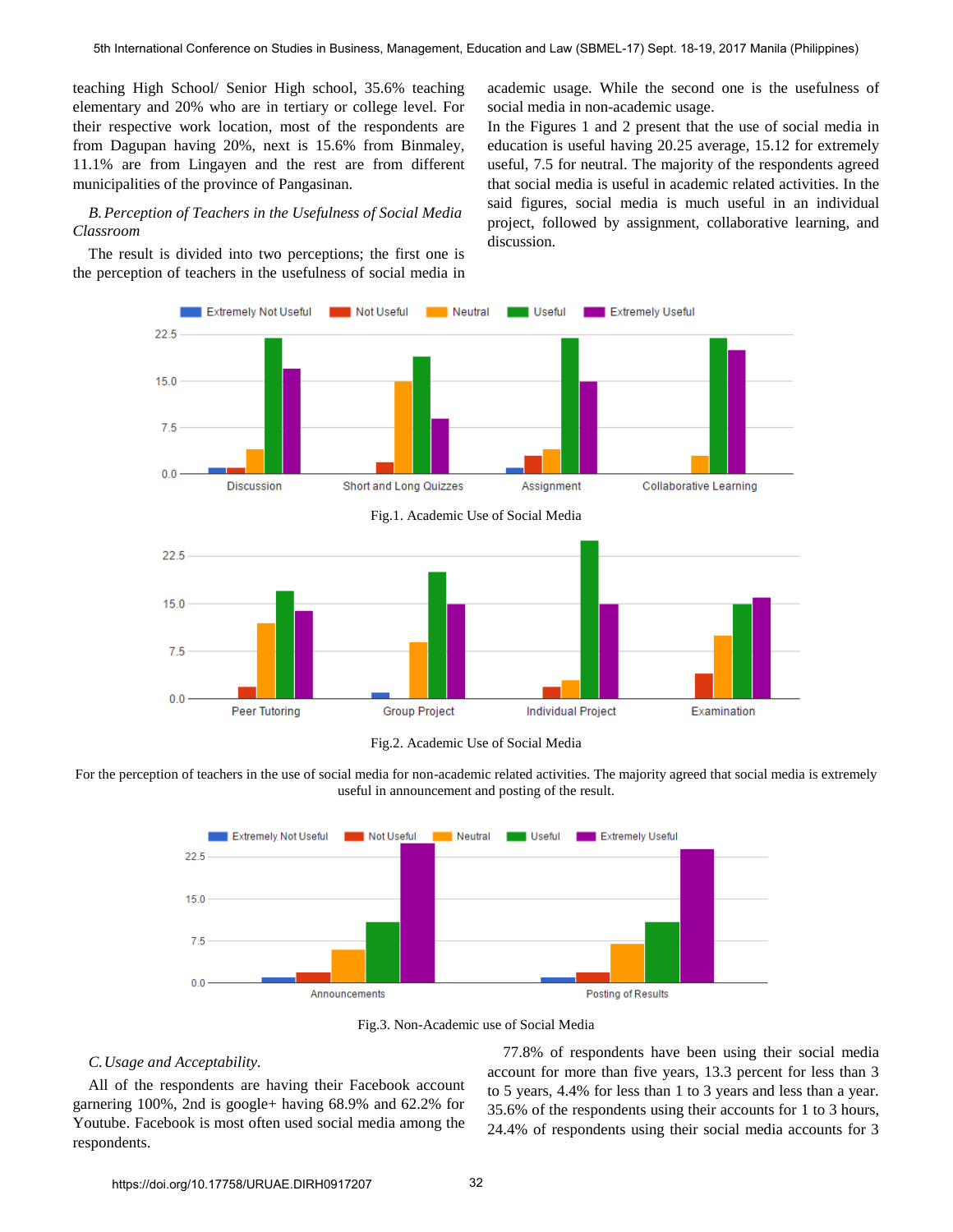to 5 hours and the other 24.4% for less than an hour.

Their main purpose of having an account is mainly for social networking having 88.9%, news update for 80% and 48.9% for video streaming and downloading.

97.8% use social media accounts for education-related

activities. And the remaining percentage (sole respondent) is not using social media in education-related activities for it does not suite the respondent's needs in education-related activities.



Fig.4 Social Media Account Used and Percentage of using Social Media in Education

Based on the total number of hours used in social media, 43.2% respondents use 26 to 50% of their total time spent in social media, while 36.4% use less than 25% of total time spent.

The respondents we're asked on what educational purpose they use the social media. On the use of social media in education, 81.8% of the respondents use social media for downloading course material. Submission of reports and sharing files and documents tied with 79.5%. 77.3% use social media for educational purpose on getting updates and other class related activities. Lastly, 72.7% use social media for professional networking with other students and educators. The majority of the respondents use social media for the educational purpose.

The respondents were also asked what is the importance of social media in today's education. Most respondents agreed that social media "facilitate communication" and "builds connection" with a total of 86.4% for both importance. 81.8% of the respondents agreed that social media "allows more accessibility". 65.9% agreed that it helps or improve the process of preparing and submission of requirements, while 52.3% agrees that it facilitates blended approach to learning, and lastly only 50% agrees that it serves as an online platform for discussion.



The respondents were also asked the disadvantages of social media in education, 81.8% agreed that it distracts the focus of students on doing school requirement, followed by 70.5% agrees that students may tend to become too dependent on the apps with regards to their school requirement. 65.9% responded that student may lose their ability to engage themselves in face to face communication and lastly 45.5% agrees that many bloggers and writers post wrong information on social media sites which might lead to confusion for the students

Figure 5 shows that 54.5 percent of respondents are satisfied with the use of social media in education. Lastly, 93.2% of the total respondents are facing low internet connectivity.

#### V.CONCLUSION AND RECOMMENDATION

Based on the result, the researcher concluded that social media plays a vital role in education. Despite the disadvantages that social media provides a distraction to the students, there is still useful use of social media in education. The result of this study is impressive and social media could help students and teachers maximize the use of social networking. Instead of focusing on the disadvantage, the researcher also agreed with the respondents that there is an important role of social media in education.

The study was conducted in PSU Open University Systems students; the researcher recommends that the study should ongoing for improvement and validity of the research in the future.

## ACKNOWLEDGMENT

The researchers would like to give thanks to our College Dean, Dr. Julie Lomibao for allowing the use of Google Classroom during the summer class, and to our supportive research coordinator for PSU Lingayen Campus, Dr. Nova Arquillano for the unconditional support to BSBA and BSHM researchers.